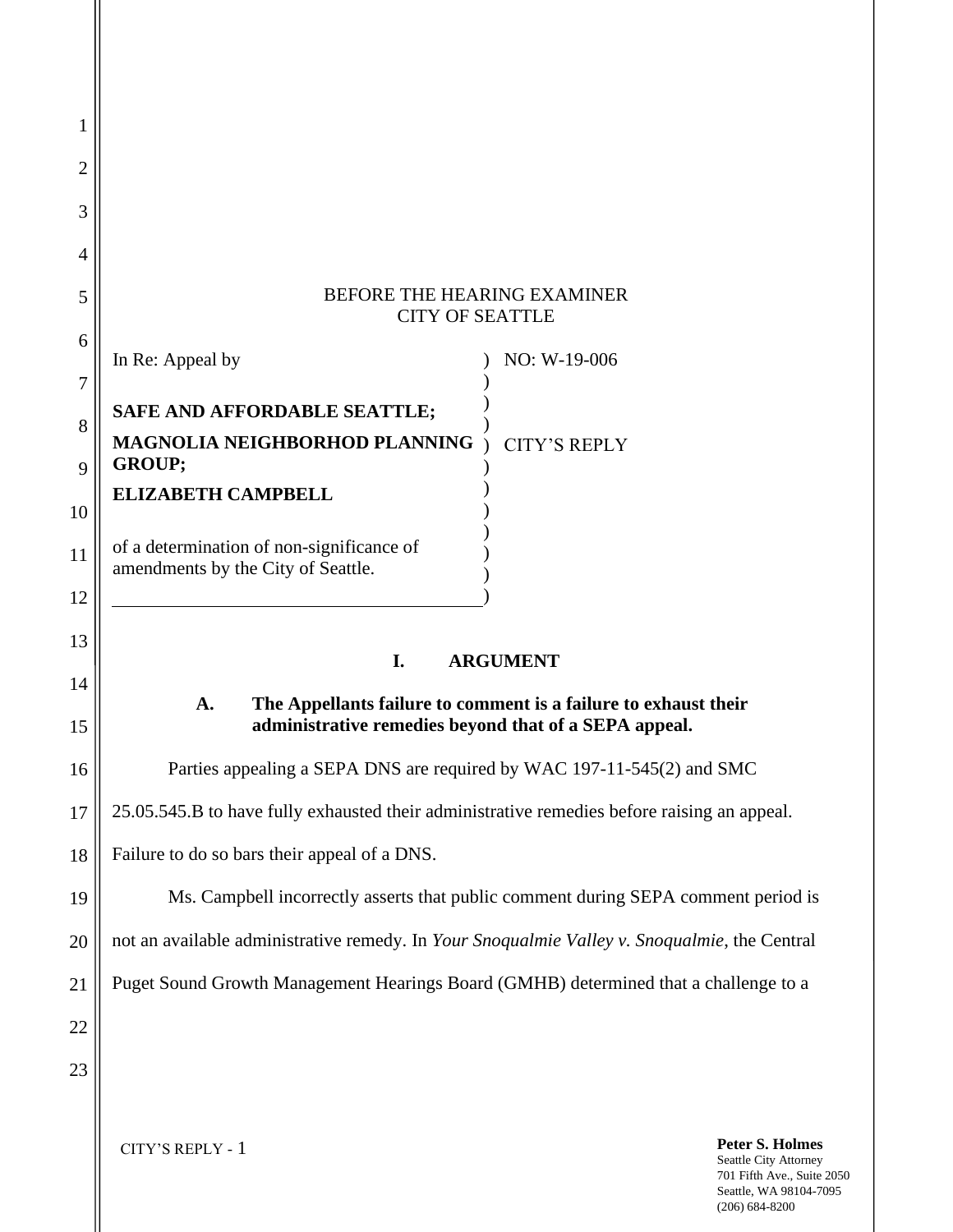DNS is barred for failure to comment during the specified SEPA comment period.<sup>1</sup> That board determined that the SEPA comment provisions of WAC 197-11-545(2) are a major component of available administrative remedies to be exhausted, as "public comment is a citizen's primary access to the administrative process, [and] appropriate issues must first be raised before the agency."<sup>2</sup> The board explained that "participation and objection to the environmental analysis is therefore a prerequisite to a petition for review of agency SEPA compliance."<sup>3</sup>

In *Shoreline v. Snohomish*, GMHB interpreted WAC 197-11-545(2) to require exhaustion of administrative remedies before appeal of a DNS. <sup>4</sup> That board determined that "commenting through the environmental review process are in some circumstances the only administrative remedy available to a party and thus are the forums in which exhaustion of remedies must occur for the party to later make a claim."<sup>5</sup>

Here, the Appellants had opportunity and awareness of the comment period for the DNS, and failed to comment,<sup>6</sup> precluding their right to appeal under WAC 197-11-545(2) and SMC 25.05.545.B.<sup>7</sup> The Appellants lack of comment during the SEPA review process is their failure to exhaust available administrative remedy and bars them from appealing a SEPA determination.<sup>8</sup>

In *Shoreline v. Snohomish*, the board cited *Citizens v. Mount Vernon*. In *Mount Vernon*, the State Supreme Court determined that providing comment is a critical component of an

18 19

20

1

2

3

4

5

6

7

8

9

10

11

12

13

14

15

16

17

21 3 *Id.* at 8.

8 *Id*.

### **Peter S. Holmes**

Seattle City Attorney 701 Fifth Ave., Suite 2050 Seattle, WA 98104-7095 (206) 684-8200

<sup>&</sup>lt;sup>1</sup> *Your Snoqualmie Valley, et al. v. City of Snoqualmie, et al., 2012 WL 2190610* 

<sup>(</sup>Wash.Central.Puget.Sd.Growth.Mgmt.Hrgs.Bd.).

<sup>2</sup> *Your Snoqualmie v. Snoqualmie* at 9.

<sup>4</sup> *City of Shoreline, Town of Woodway, and Save Richmond Beach, et al., v. Snohomish County and BSRE Point Wells*, *LLC*, 2011 WL 7881226, at 2-3.

<sup>22</sup> 5 *Id*. citing *Citizens v. Mount Vernon*, 133 Wn.2d at 869. <sup>6</sup> Declaration of Ketil Freeman, Exhibit 6.

<sup>23</sup> <sup>7</sup> *Shoreline v. Snohomish*, 2011 WL 7881226, at 4.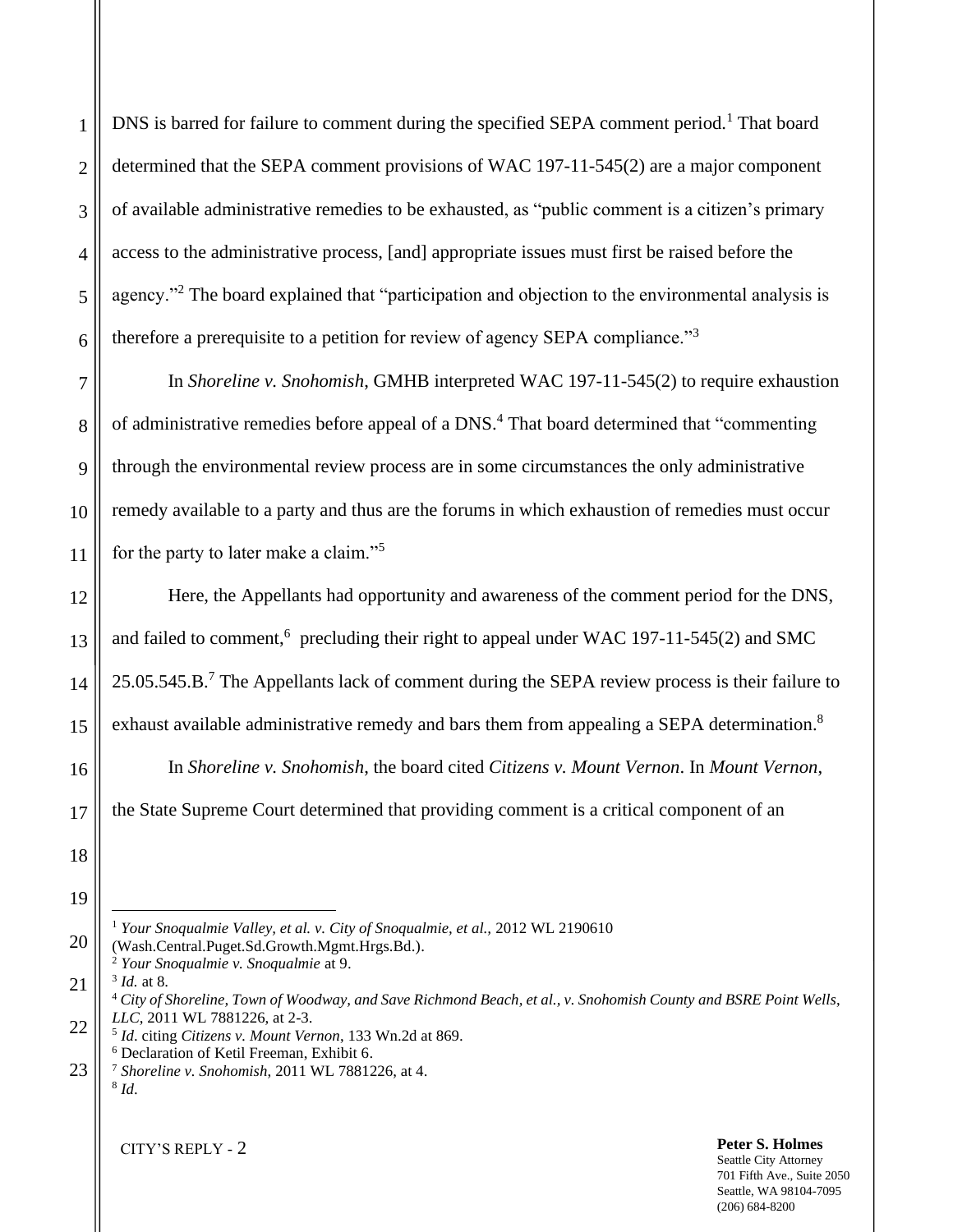|                | <b>Peter S. Holmes</b><br>CITY'S REPLY - 3                                                                                                                      |
|----------------|-----------------------------------------------------------------------------------------------------------------------------------------------------------------|
| 23             | $^{14}$ Id.<br><sup>15</sup> Appellant's Opposition at 3, citing Case W-16-001.                                                                                 |
|                | <sup>12</sup> Your Snoqualmie v. Snoqualmie, citing Citizens v. Mount Vernon, 133 Wn.2d at 869-870.<br>$^{13}$ Id.                                              |
| 22             | <sup>10</sup> Thun v. City of Bonney Lake, 164 Wash.App 755 at 214.<br>$11$ Citizens v. Mount Vernon at 869, Your Snoqualmie v. Snoqualmie at 8.                |
| 21             | <sup>9</sup> Citizens v. Mount Vernon, 133 Wn.2d at 869.                                                                                                        |
| 20             |                                                                                                                                                                 |
| 19             | incorrect.                                                                                                                                                      |
| 18             |                                                                                                                                                                 |
| 17             | the SEPA comment period in order to file a SEPA appeal. <sup>15</sup> The Examiner's determination was                                                          |
| 16             | appeals to raise issues not identified in the comment period obviates the need to comment during                                                                |
| 15             | <i>Mount Vernon</i> addresses the determination by the Examiner in W-14-001 that allowing                                                                       |
| 14             | specificity and to the satisfaction of a trained land use attorney during a public<br>hearing. $^{14}$                                                          |
| 13             | administrative process and raised the appropriate project approval issues,<br>individual citizens did not have to raise technical, legal arguments with the     |
| 12             | [Raising an issue] must be more than simply a hint or a slight reference to the<br>issue in the record. [But where] citizens participated in all aspects of the |
| 11             | stand at odds with the code allowing new issues on appeal: <sup>13</sup>                                                                                        |
| 10             | that requiring comment during the SEPA comment period before allowing an appeal does not                                                                        |
| 9              | issues raised during the comment period and the issues on appeal need not be related, meaning                                                                   |
| 8              | attorney." <sup>12</sup> Nevertheless commenting is required. The State Supreme Court determined that the                                                       |
| $\overline{7}$ | "technical, legal arguments with the specificity and to the satisfaction of a trained land use                                                                  |
| 6              | Your Snoqualmie also cites to Mount Vernon, stating that the comment need not be                                                                                |
| 5              | analogizes and extends that requirement to a SEPA review comment period. <sup>11</sup>                                                                          |
| $\overline{4}$ | an available administrative remedy for citizens is a public hearing, and Your Snoqualmie                                                                        |
| 3              | administrative remedy will bar their appeal. <sup>10</sup> Mount Vernon identifies that in land use decisions,                                                  |
| $\overline{2}$ | in Thun v. Bonney Lake the Court of Appeals found that the landowners failure to exhaust their                                                                  |
| $\mathbf{1}$   | available administrative remedy and failure to do so will bar an appeal. <sup>9</sup> Echoing Mount Vernon,                                                     |
|                |                                                                                                                                                                 |

Seattle City Attorney 701 Fifth Ave., Suite 2050 Seattle, WA 98104-7095 (206) 684-8200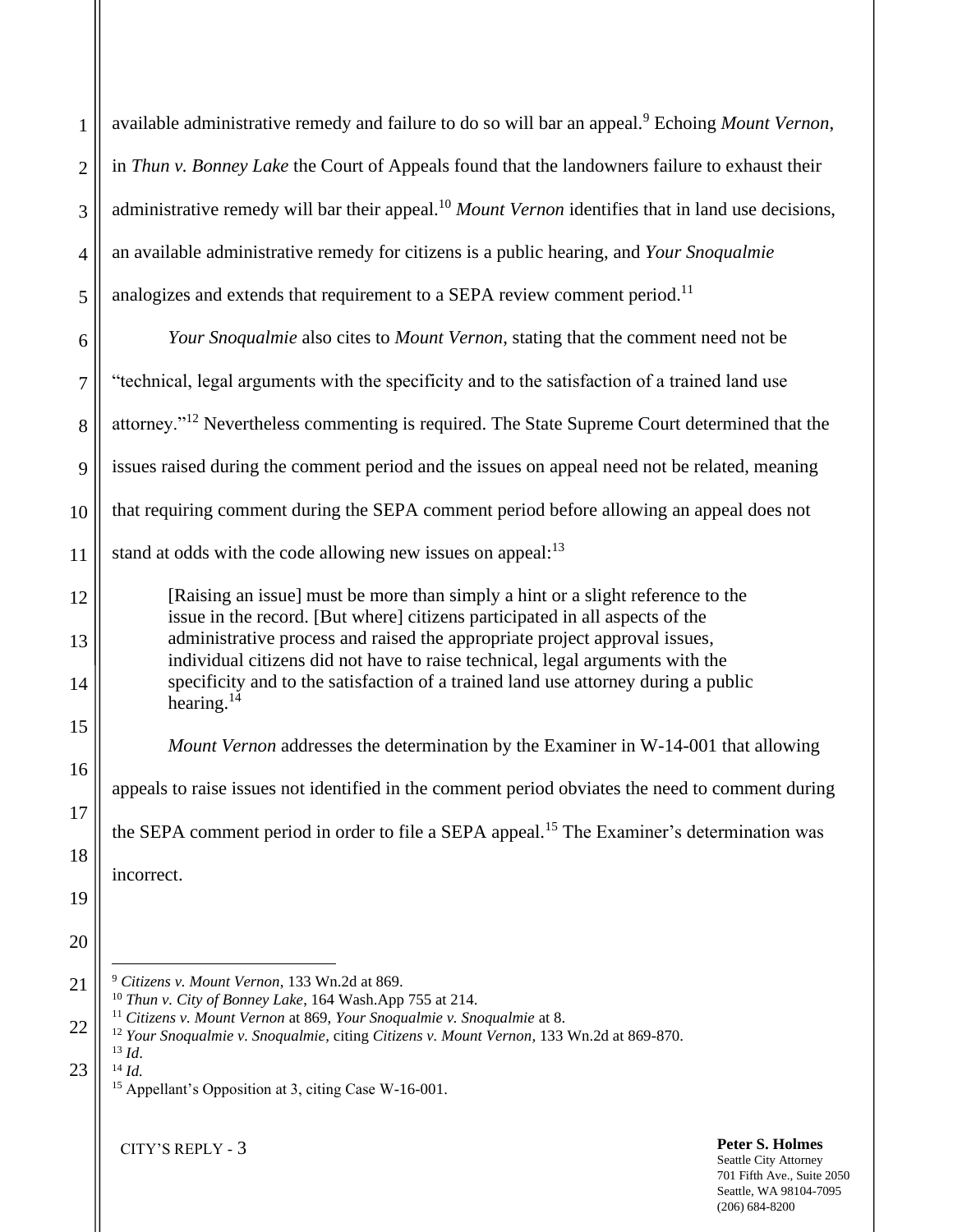| $\mathbf{1}$   | Although Ms. Campbell asserts Spokane Rock is insufficient authority standing alone, <sup>16</sup>                                                                   |
|----------------|----------------------------------------------------------------------------------------------------------------------------------------------------------------------|
| $\overline{2}$ | Snohomish Cty Farm Bureau v. Wash. Dep't of Trans. & Wash. Dep't of Fish and Wildlife                                                                                |
| 3              | affirms Spokane Rock's decision that the member of the public's failure to comment during the                                                                        |
| $\overline{4}$ | SEPA review process will prevent them from raising appeal following a DNS. <sup>17</sup> The Pollution                                                               |
| 5              | Control Hearings Board in Snohomish Cty Farm Bureau concluded that WAC 197-11-545(2)                                                                                 |
| 6              | considers the comment period closing without comment from the Appellants to bar appeal—the                                                                           |
| 7              | comment period itself comprising an important element of the administrative remedies available                                                                       |
| 8              | to the general public. Specifically, they note that:                                                                                                                 |
| 9              | The appellants in the present case also failed to comment to the lead agency<br>during the designated SEPA comment period. Under the Board's analysis in             |
| 10             | Spokane Rock this oversight prevents them from bringing SEPA issues before the<br>Board in this appeal. The appellants failed to exhaust administrative remedies and |
| 11             | lack standing to contest the environmental review and DNS. <sup>18</sup>                                                                                             |
| 12             | Further undercutting the W-14-001 decision, Snohomish Farm Bureau addresses the                                                                                      |
| 13             | timing issue that Deputy Hearing Examiner cited; "While the timing issues are different                                                                              |
| 14             | between this case and the Spokane Rock case, the basic principle is equally applicable." <sup>19</sup> This is                                                       |
| 15             | to say that unlike W-14-001 and W-16-003, where the Examiner erroneously determined those                                                                            |
| 16             | appellants adequately exhausted their administrative remedies, the Appellants here have not                                                                          |
| 17             | done so. <sup>20</sup> Their failure to exhaust their administrative remedies bars them from appeal.                                                                 |
| 18             | Commenting on a DNS is an administrative remedy; failure to comment is a failure to                                                                                  |
| 19             | exhaust available remedies; failure to exhaust available remedies will bar an appeal. Under the                                                                      |
| 20             |                                                                                                                                                                      |
| 21             | <sup>16</sup> Appellant's Opposition at 4.<br><sup>17</sup> Snohomish County Farm Bureau, Washington Waterfowl Association, and Camano Water Systems Association v.  |
| 22             | State of Washington Department of Transportation and State of Washington Department of Fish and Wildlife, 2011<br>Wl 4469763, at 6.                                  |
| 23             | <sup>18</sup> Snohomish Cty Farm v. Wash. Dep't of Transp. at 7.<br>$19$ <i>Id.</i> at 6.<br><sup>20</sup> Citizens v. Mount Vernon, 133 Wn.2d 869-870.              |

CITY'S REPLY - 4

 $\mathsf{II}$ 

#### **Peter S. Holmes** Seattle City Attorney 701 Fifth Ave., Suite 2050 Seattle, WA 98104-7095 (206) 684-8200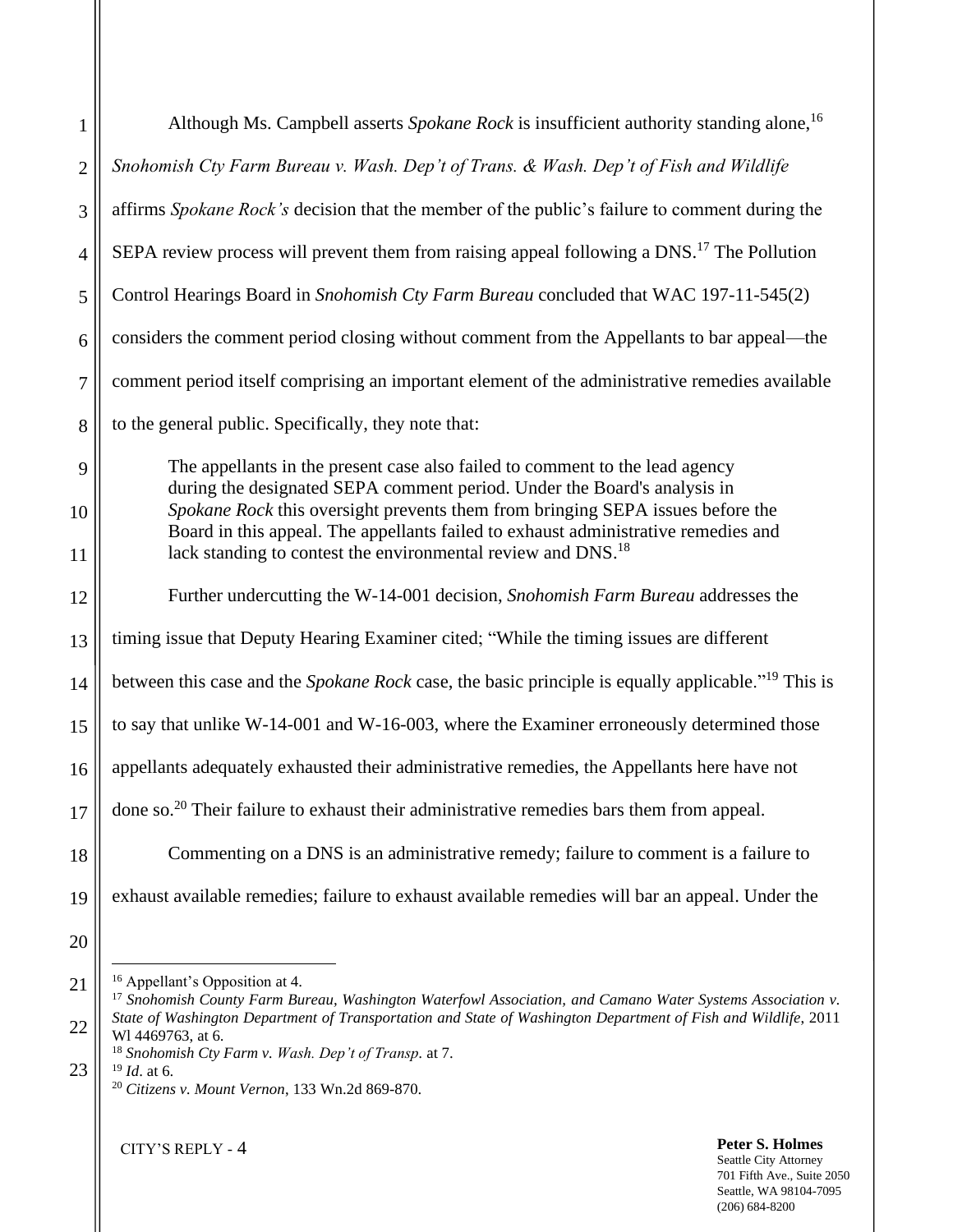weight of authority cited here, the Appellants failure to comment and exhaust their administrative remedy bars them from appealing the DNS.

## **B. It is irrelevant that the WAC and SMC contain different language.**

The Examiner should consider the plain language of the code. In W-14-001, the Examiner correctly identifies that the language of SMC 25.05.545.A is different than B.<sup>21</sup>

The language differs between subsections to address different categories of commenters to a DNS; consulted agencies on the one hand, and everyone else including the general public on the other hand. <sup>22</sup> *Mount Vernon* identifies that as it pertains to commenting before appeal, the standard for consulted agencies is higher than the standard for non-consulting agencies and the public. $^{23}$ 

However, the Examiner erroneously uses the differing language to conclude that the drafters intended to allow appeal by the public after failing to comment.<sup>24</sup> In *Your Snoqualmie*, the board correctly identifies that the responsibilities of commenting as a consulted agency differ from that of the general public; citing *Mount Vernon*, the board determines that while a citizen's SEPA comment need not include all legal issues to be raised in a potential appeal, the citizen must comment during the comment period to avoid their appeal being barred.<sup>25</sup>

The Examiner should not read additional language into the statute.<sup>26</sup> Numerous examinations of WAC 197-11-545(2) have identified that "members of the public" were specifically identified in the code as needing to comment in order to register an objection to the

- <sup>21</sup> Appellant's Opposition at 2.
- <sup>22</sup> SMC 25.05.545.

1

2

3

4

5

6

7

8

9

10

11

12

13

14

15

16

17

18

19

20

21

22

- <sup>23</sup> *Citizens v. Mount Vernon* at 869-870.
- <sup>24</sup> Appellant's Opposition at 2.
- <sup>25</sup> *Your Snoqualmie v. Snoqualmie* at 9, citing *Mount Vernon*.
- 23 *<sup>26</sup> State v. J.P.*, 149 Wn.2d 444, 450, 69 P.3d 318 (2003) (citing *Nat'l Elec. Contractors Ass'n v. Riverland*, 138 Wn.2d 9, 19, 978 P.2d 481 (1999)).

CITY'S REPLY - 5

**Peter S. Holmes** Seattle City Attorney 701 Fifth Ave., Suite 2050 Seattle, WA 98104-7095 (206) 684-8200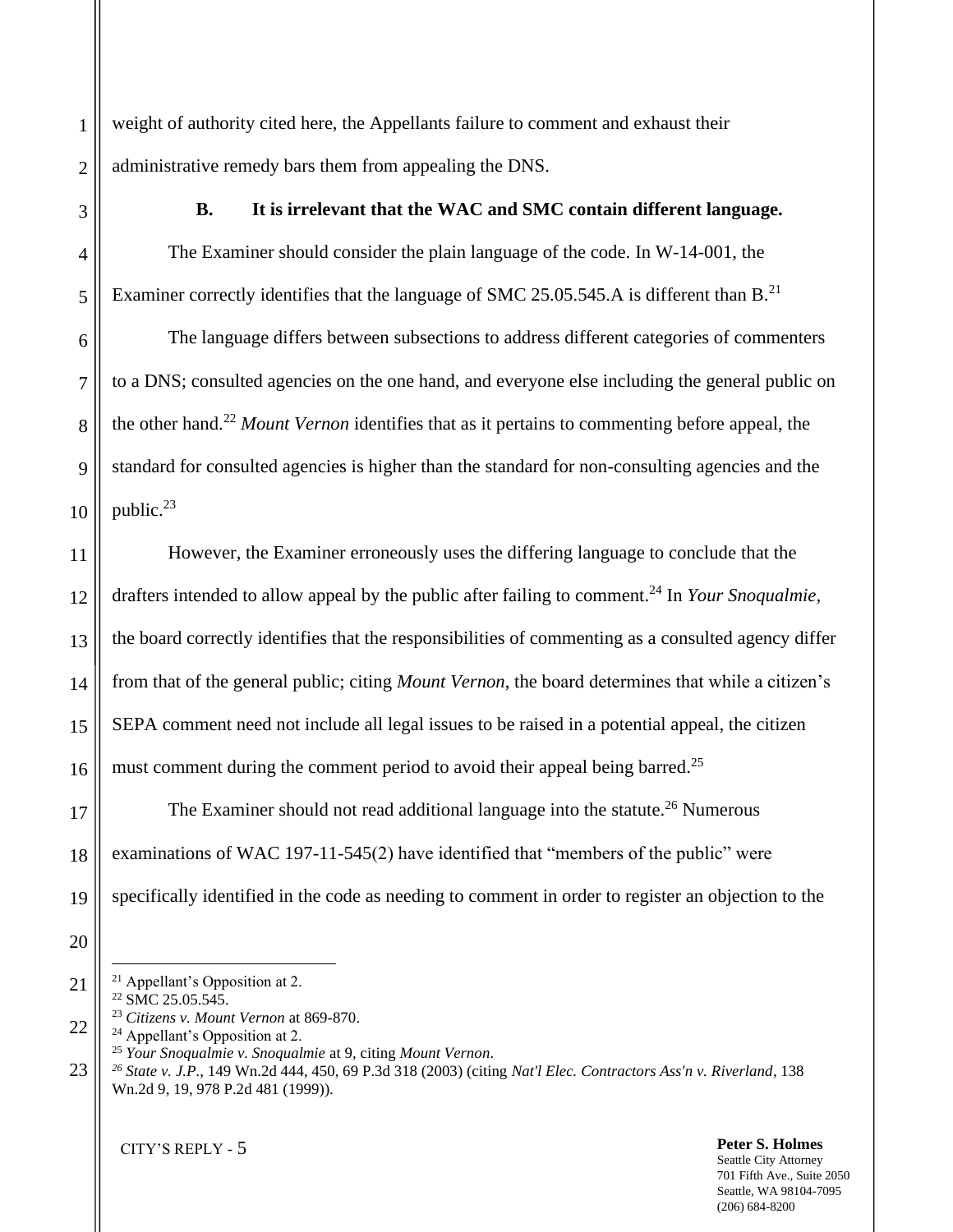$DNS<sub>1</sub><sup>27</sup>$  and failing to comment is sufficient to bar an appeal of that  $DNS<sub>1</sub><sup>28</sup>$  The theory that additional language in the SMC subsection B somehow undermines the requirements for the public to register comment is not backed by law, as the State Supreme Court in *Mount Vernon* illustrated—that the Examiner hears appeals de novo with no limitation on issues named in the comment is of no consequence when there was no comment at all.<sup>29</sup>

1

2

3

4

5

6

7

8

9

10

11

12

13

14

15

16

17

18

19

20

21

22

## **II. CONCLUSION**

*Your Snoqualmie* and *Shoreline v. Snohomish* cite the Supreme Court's determination in *Mount Vernon* that failure to comment during the comment period of SEPA environmental review is a failure to exhaust an administrative remedy and bars appeal.<sup>30</sup> The weight of authority supports that a lack of comment on a DNS will result in being barred from appeal. The Examiner should dismiss the appeal for lack of comment by the appellants during the specified comment period.

DATED this 10<sup>th</sup> day of October 2019.

PETER S. HOLMES Seattle City Attorney

| By: | s/Daniel B. Mitchell, WSBA #38341           |
|-----|---------------------------------------------|
|     | <b>Assistant City Attorney</b>              |
|     | daniel.mitchell@seattle.gov                 |
|     | s/Patrick Downs, WSBA #25276                |
|     | patrick.downs@seattle.gov                   |
|     | Seattle City Attorney's Office              |
|     | 701 Fifth Ave., Suite 2050                  |
|     | Seattle, WA 98104-7095                      |
|     | <b>Attorneys for Respondent</b>             |
|     | Seattle City Council/Legislative Department |
|     |                                             |

<sup>27</sup> *Brown v. Snohomish*, *Spokane Rock v. Spokane County Air Pollution Control Authority, Snohomish Farm Bureau v. Wash. Dep't of Transp., Shoreline v. Snohomish, Your Snoqualmie v. Snoqualmie*.

<sup>30</sup> *Your Snoqualmie*, *Shoreline v. Snohomish* citing *Mount Vernon*.

CITY'S REPLY - 6

**Peter S. Holmes** Seattle City Attorney 701 Fifth Ave., Suite 2050 Seattle, WA 98104-7095

(206) 684-8200

<sup>28</sup> *Your Snoqualmie* at 9, citing *Mount Vernon*. <sup>29</sup> *Id*.

<sup>23</sup>